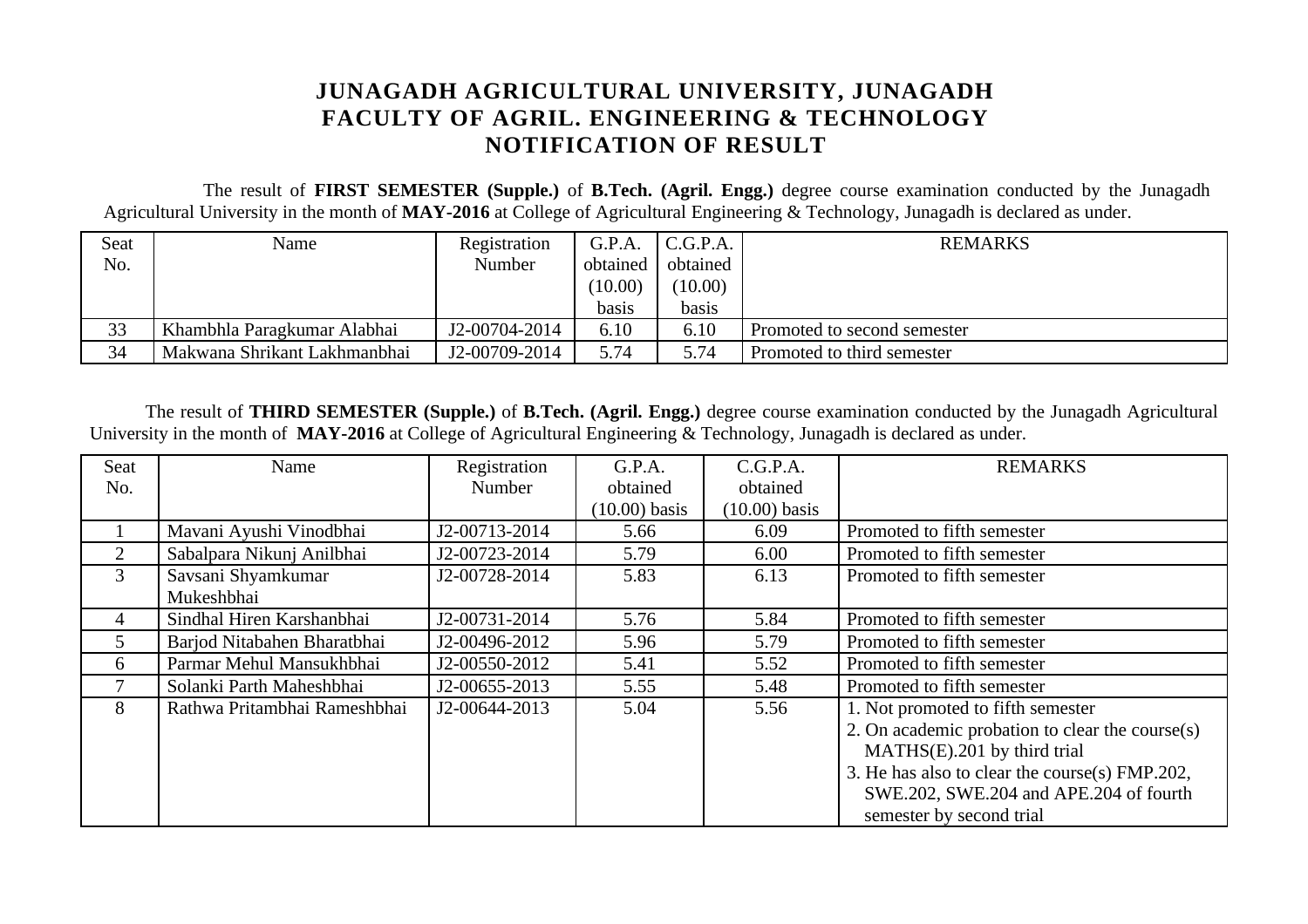| <b>Seat</b> | Name                        | Registration   | G.P.A.          | C.G.P.A.        | <b>REMARKS</b>             |
|-------------|-----------------------------|----------------|-----------------|-----------------|----------------------------|
| No.         |                             | Number         | obtained        | obtained        |                            |
|             |                             |                | $(10.00)$ basis | $(10.00)$ basis |                            |
|             | Bokhani Pratipal Dineshbhai | JD2-00046-2015 | 6.46            | 6.46            | Promoted to fifth semester |
| 10          | Jarsaniya Dhruvkumar        | JD2-00049-2015 | 5.79            | 5.79            | Promoted to fifth semester |
|             | Manojbhai                   |                |                 |                 |                            |
| 11          | Parmar Arjun Ranmalbhai     | JD2-00053-2015 | 5.73            | 5.73            | Promoted to fifth semester |
| 12          | Vaja Bhagirath Dayabhai     | JD2-00058-2015 | 5.25            | 5.25            | Promoted to fifth semester |

The result of **FOURTH SEMESTER (Regular)** of **B.Tech. (Agril. Engg.)** degree course examination conducted by the Junagadh Agricultural University in the month of **MAY-2016** at College of Agricultural Engineering & Technology, Junagadh is declared as under.

| Seat           | Name                                | Registration  | G.P.A.   | C.G.P.A. | <b>REMARKS</b>             |
|----------------|-------------------------------------|---------------|----------|----------|----------------------------|
| No.            |                                     | Number        | obtained | obtained |                            |
|                |                                     |               | (10.00)  | (10.00)  |                            |
|                |                                     |               | basis    | basis    |                            |
| $\mathbf{1}$   | Ahir Prakashbhai Bijalbhai          | J2-00670-2014 | 7.03     | 7.98     | Promoted to fifth semester |
| $\overline{2}$ | Amipara Kishan Sharadbhai           | J2-00671-2014 | 6.94     | 6.92     | Promoted to fifth semester |
| 3              | Amrutiya Mayank Dalsukhbhai         | J2-00672-2014 | 7.56     | 7.84     | Promoted to fifth semester |
| 4              | Barad Tejas Haribhai                | J2-00673-2014 | 7.28     | 6.47     | Promoted to fifth semester |
| 5              | Bhajgotar Sushil Rambhai            | J2-00674-2014 | 7.03     | 6.82     | Promoted to fifth semester |
| 6              | Bhanderi Ravi Rameshbhai            | J2-00675-2014 | 8.04     | 8.01     | Promoted to fifth semester |
| 7              | Bhanvadiya Rofil Rahimbhai          | J2-00676-2014 | 8.20     | 8.19     | Promoted to fifth semester |
| 8              | <b>Bhavesh Donda</b>                | J2-00677-2014 | 6.87     | 6.92     | Promoted to fifth semester |
| 9              | Bhesaniya Gaurang Raghubhai         | J2-00678-2014 | 8.11     | 7.86     | Promoted to fifth semester |
| 10             | Bhuva Dhara Mansukhbhai             | J2-00679-2014 | 8.25     | 8.33     | Promoted to fifth semester |
| 11             | Bhuva Sachin Sanatkumar             | J2-00680-2014 | 8.20     | 8.01     | Promoted to fifth semester |
| 12             | Chaudhari Krunalkumar Mohanbhai     | J2-00681-2014 | 7.06     | 6.96     | Promoted to fifth semester |
| 13             | Chavda Siddharth Saramanbhai        | J2-00683-2014 | 7.43     | 7.35     | Promoted to fifth semester |
| 14             | Chudasama Satyajitsinh Ashoksinh    | J2-00684-2014 | 6.90     | 6.24     | Promoted to fifth semester |
| 15             | Dama Vaibhavkumar Ramsingbhai       | J2-00685-2014 | 5.75     | 5.88     | Promoted to fifth semester |
| 16             | Davara Hardikkumar Ashokbhai        | J2-00687-2014 | 7.95     | 7.74     | Promoted to fifth semester |
| 17             | Dholariya Dushyantkumar Jayantibhai | J2-00688-2014 | 7.38     | 7.26     | Promoted to fifth semester |
| 18             | Dhrangu Darshitaben Nathubhai       | J2-00689-2014 | 8.13     | 8.18     | Promoted to fifth semester |
| 19             | Domadiya Alpaben Harsukhbhai        | J2-00690-2014 | 8.28     | 7.88     | Promoted to fifth semester |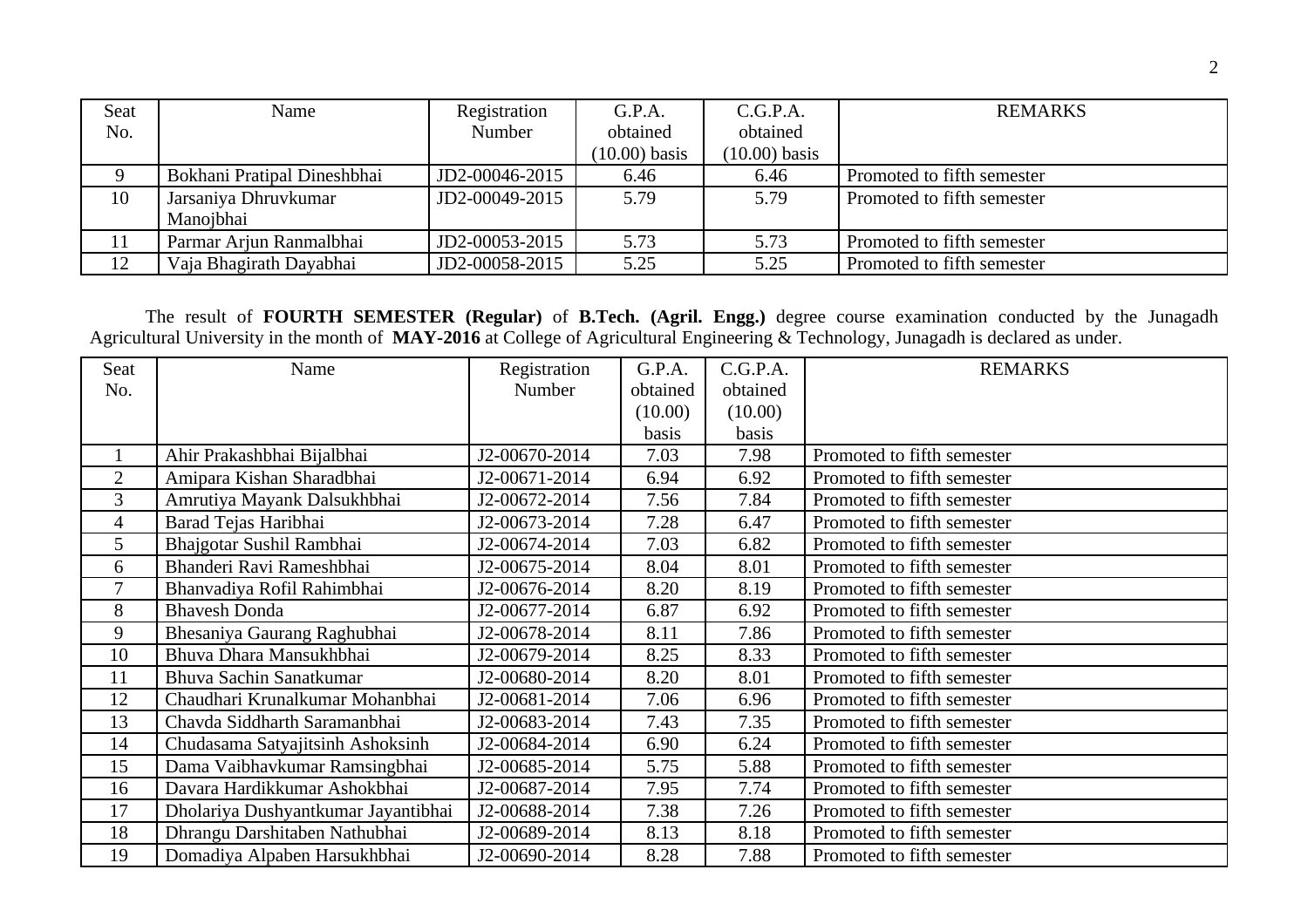| Seat | Name                              | Registration  | G.P.A.   | C.G.P.A. | <b>REMARKS</b>             |
|------|-----------------------------------|---------------|----------|----------|----------------------------|
| No.  |                                   | Number        | obtained | obtained |                            |
|      |                                   |               | (10.00)  | (10.00)  |                            |
|      |                                   |               | basis    | basis    |                            |
| 20   | Domadiya Dhaval Kamleshbhai       | J2-00691-2014 | 6.79     | 6.59     | Promoted to fifth semester |
| 21   | Gamdha Vivek Jaysukhbhai          | J2-00692-2014 | 7.73     | 7.65     | Promoted to fifth semester |
| 22   | Gelani Kinnar Arvindbhai          | J2-00693-2014 | 7.60     | 7.79     | Promoted to fifth semester |
| 23   | Ghodasara Dharmikkumar            | J2-00694-2014 | 6.59     | 6.57     | Promoted to fifth semester |
|      | Mahendrakumar                     |               |          |          |                            |
| 24   | Godham Kajalben Kanubhai          | J2-00695-2014 | 8.80     | 8.75     | Promoted to fifth semester |
| 25   | Hirapara Nikhilkumar Jentibhai    | J2-00696-2014 | 8.28     | 7.98     | Promoted to fifth semester |
| 26   | Jalu Mayur Vajubhai               | J2-00697-2014 | 7.80     | 7.33     | Promoted to fifth semester |
| 27   | Jitiya Ravibhai Khushalbhai       | J2-00698-2014 | 6.55     | 7.08     | Promoted to fifth semester |
| 28   | Kanani Darshakkumar Bhanubhai     | J2-00699-2014 | 7.06     | 7.29     | Promoted to fifth semester |
| 29   | Kapadiya Hastiben Virendrakumar   | J2-00700-2014 | 7.03     | 7.03     | Promoted to fifth semester |
| 30   | Karavadra Ramaben Ramdebhai       | J2-00701-2014 | 7.35     | 7.47     | Promoted to fifth semester |
| 31   | Kardani Hiralben Mukeshbhai       | J2-00702-2014 | 8.14     | 7.99     | Promoted to fifth semester |
| 32   | Kargathiya Bhavesh Maldebhai      | J2-00703-2014 | 6.68     | 6.55     | Promoted to fifth semester |
| 33   | Kindarkhediya Bhargav Panchabhai  | J2-00705-2014 | 6.30     | 6.48     | Promoted to fifth semester |
| 34   | Kumbhani Nirav Dineshbhai         | J2-00707-2014 | 8.33     | 7.84     | Promoted to fifth semester |
| 35   | Makawana Subhashbhai Dineshbhai   | J2-00708-2014 | 7.27     | 7.41     | Promoted to fifth semester |
| 36   | Malaviya Bhargav Vithalbhai       | J2-00710-2014 | 6.05     | 6.20     | Promoted to fifth semester |
| 37   | Mandani Ghanshyam Govindbhai      | J2-00711-2014 | 6.28     | 6.60     | Promoted to fifth semester |
| 38   | Maru Rashmitaben Lakhamanbhai     | J2-00712-2014 | 7.78     | 7.80     | Promoted to fifth semester |
| 39   | Mavani Ayushi Vinodbhai           | J2-00713-2014 | 5.86     | 6.03     | Promoted to fifth semester |
| 40   | Nakum Divyangkumar Anubhai        | J2-00714-2014 | 7.49     | 7.27     | Promoted to fifth semester |
| 41   | Parmar Meet Mukeshbhai            | J2-00715-2014 | 7.07     | 6.69     | Promoted to fifth semester |
| 42   | Parmar Ajaykumar Vijaykumar       | J2-00716-2014 | 7.17     | 6.52     | Promoted to fifth semester |
| 43   | Pithiya Paresh Desurbhai          | J2-00717-2014 | 7.65     | 7.73     | Promoted to fifth semester |
| 44   | Rabadiya Darshilkumar Jaysukhbhai | J2-00718-2014 | 7.40     | 7.13     | Promoted to fifth semester |
| 45   | Rahul Kumar                       | J2-00719-2014 | 7.61     | 7.54     | Promoted to fifth semester |
| 46   | Ribadiya Vrijeshkumar Mathurbhai  | J2-00721-2014 | 7.93     | 7.63     | Promoted to fifth semester |
| 47   | <b>Rohit Singh</b>                | J2-00722-2014 | 6.28     | 6.45     | Promoted to fifth semester |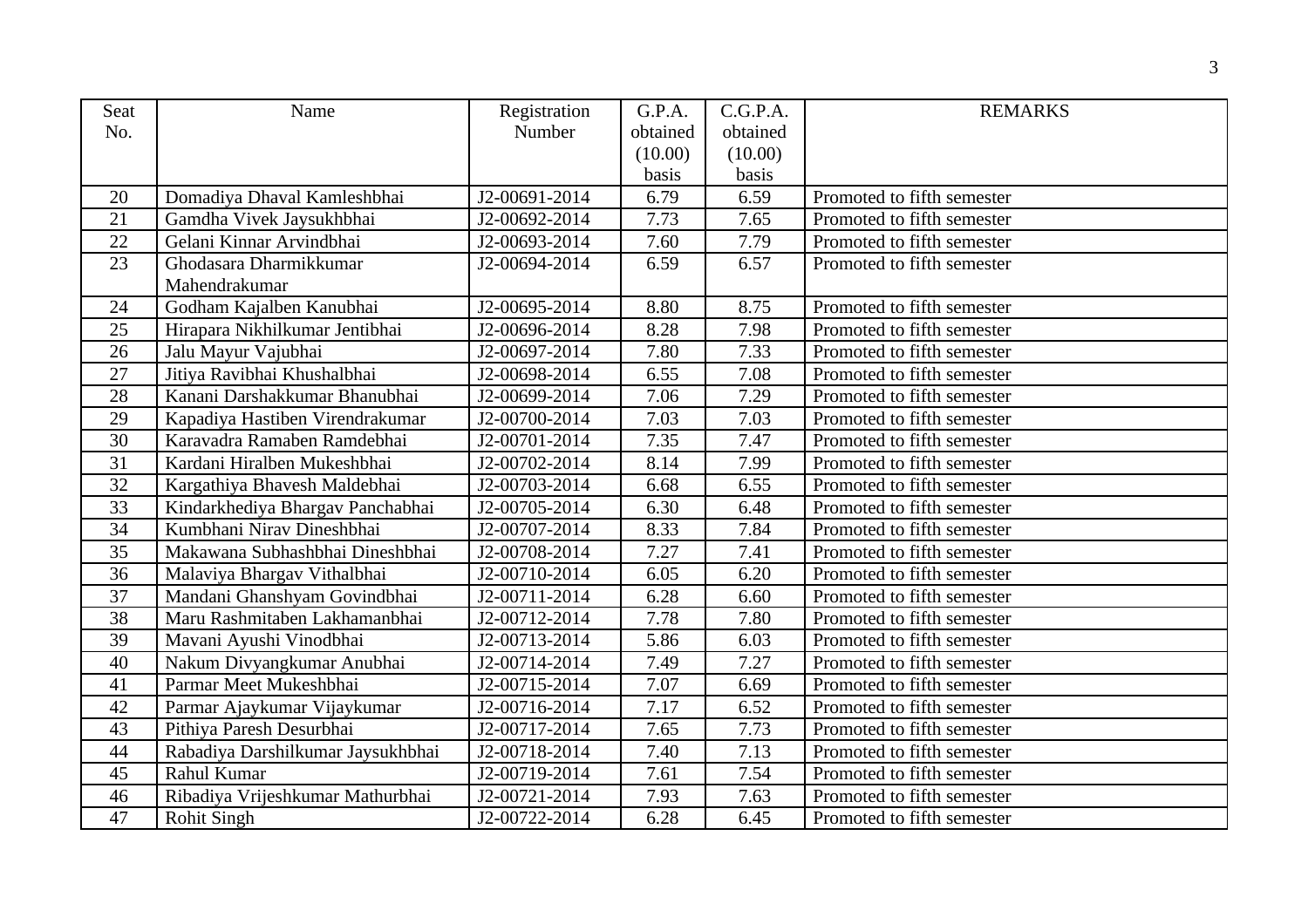| Seat            | Name                             | Registration  | G.P.A.   | C.G.P.A. | <b>REMARKS</b>                                  |
|-----------------|----------------------------------|---------------|----------|----------|-------------------------------------------------|
| No.             |                                  | Number        | obtained | obtained |                                                 |
|                 |                                  |               | (10.00)  | (10.00)  |                                                 |
|                 |                                  |               | basis    | basis    |                                                 |
| 48              | Sabalpara Nikunj Anilbhai        | J2-00723-2014 | 5.55     | 5.89     | 1. Promoted to fifth semester                   |
|                 |                                  |               |          |          | 2. On academic probation to clear the course(s) |
|                 |                                  |               |          |          | PFE.204 by second trial                         |
| 49              | Sanghani Jeet Odhavjibhai        | J2-00724-2014 | 7.45     | 7.44     | Promoted to fifth semester                      |
| 50              | Sanghani Vikas Narayanbhai       | J2-00725-2014 | 6.09     | 7.17     | Promoted to fifth semester                      |
| $\overline{51}$ | Satish Kumar                     | J2-00727-2014 | 6.19     | 6.41     | Promoted to fifth semester                      |
| 52              | Savsani Shyamkumar Mukeshbhai    | J2-00728-2014 | 6.27     | 6.16     | Promoted to fifth semester                      |
| 53              | Shekhada Kashyap Jamanbhai       | J2-00729-2014 | 7.76     | 7.74     | Promoted to fifth semester                      |
| 54              | Shishupal Choudhary              | J2-00730-2014 | 6.90     | 6.91     | Promoted to fifth semester                      |
| 55              | Sindhal Hiren Karshanbhai        | J2-00731-2014 | 6.08     | 5.91     | 1. Promoted to fifth semester                   |
|                 |                                  |               |          |          | 2. On academic probation to clear the course(s) |
|                 |                                  |               |          |          | PFE.204 by second trial                         |
| 56              | Sirwani Prakash Mukesh           | J2-00732-2014 | 8.25     | 8.39     | Promoted to fifth semester                      |
| 57              | Sonagara Milan Virjibhai         | J2-00733-2014 | 7.31     | 7.30     | Promoted to fifth semester                      |
| 58              | Tank Dhara Prabhudasbhai         | J2-00734-2014 | 8.44     | 8.50     | Promoted to fifth semester                      |
| 59              | Tank Dhavalkumar Hiteshbhai      | J2-00735-2014 | 8.27     | 8.10     | Promoted to fifth semester                      |
| $\overline{60}$ | Thanki Sandip Narbheshankar      | J2-00736-2014 | 7.08     | 7.22     | Promoted to fifth semester                      |
| 61              | Usdadiya Deep Dilsukhbhai        | J2-00737-2014 | 7.64     | 7.58     | Promoted to fifth semester                      |
| 62              | Vachhani Shanikumar Rameshbhai   | J2-00738-2014 | 7.46     | 7.43     | Promoted to fifth semester                      |
| 63              | Vadhiya Nirajkumar Devabhai      | J2-00739-2014 | 6.50     | 6.47     | Promoted to fifth semester                      |
| 64              | Vagadiya Dishaben Parsotambhai   | J2-00740-2014 | 7.45     | 7.62     | Promoted to fifth semester                      |
| 65              | Vaghasiya Keyur Jitendrabhai     | J2-00741-2014 | 7.96     | 7.99     | Promoted to fifth semester                      |
| 66              | Vaghasiya Sagarkumar Mansukhbhai | J2-00742-2014 | 7.04     | 6.71     | Promoted to fifth semester                      |
| 67              | Vamja Maulikbhai Sureshbhai      | J2-00743-2014 | 7.46     | 7.40     | Promoted to fifth semester                      |
| 68              | Varaniya Yuvarajbhai Bharatbhai  | J2-00744-2014 | 6.49     | 6.12     | Promoted to fifth semester                      |
| 69              | Vekariya Vaibhavkumar Sureshbhai | J2-00745-2014 | 7.21     | 7.32     | Promoted to fifth semester                      |
| 70              | Viramgama Lalji Vinodbhai        | J2-00746-2014 | 7.00     | 6.86     | Promoted to fifth semester                      |
| 71              | Virenkumar Mehta                 | J2-00747-2014 | 7.68     | 7.85     | Promoted to fifth semester                      |
| 72              | Yashwant                         | J2-00748-2014 | 7.96     | 7.66     | Promoted to fifth semester                      |
| 73              | Zala Lizaben Rajasibhai          | J2-00749-2014 | 7.78     | 7.94     | Promoted to fifth semester                      |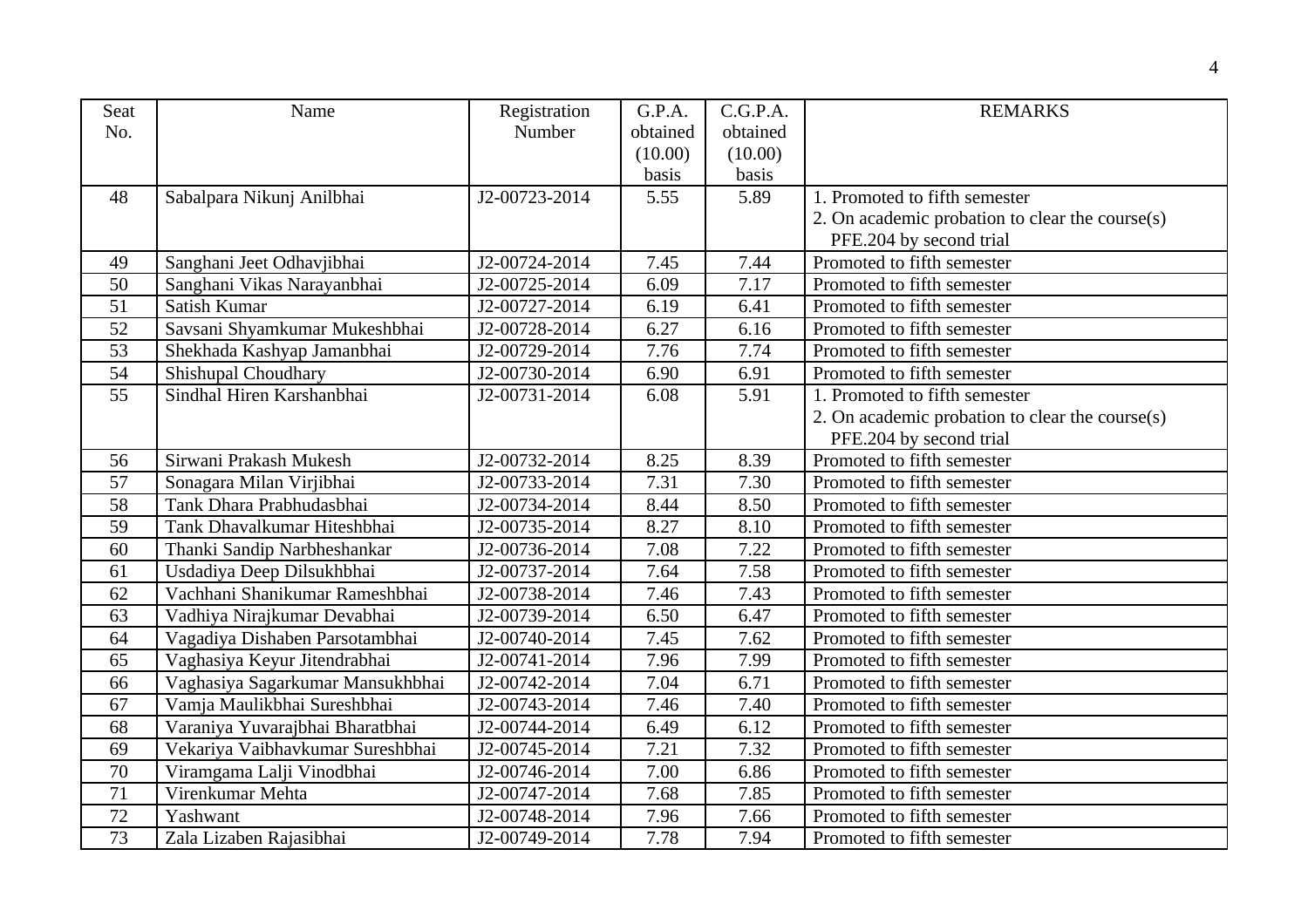| Seat | Name                              | Registration   | G.P.A.   | C.G.P.A. | <b>REMARKS</b>                                     |
|------|-----------------------------------|----------------|----------|----------|----------------------------------------------------|
| No.  |                                   | Number         | obtained | obtained |                                                    |
|      |                                   |                | (10.00)  | (10.00)  |                                                    |
|      |                                   |                | basis    | basis    |                                                    |
| 74   | Zalavadia Shlok Kantibhai         | J2-00750-2014  | 7.08     | 7.06     | Promoted to fifth semester                         |
| 75   | Barjod Nitabahen Bharatbhai       | J2-00496-2012  | 5.28     | 5.66     | Promoted to fifth semester                         |
| 76   | Parmar Mehul Mansukhbhai          | J2-00550-2012  | 5.33     | 5.47     | Promoted to fifth semester                         |
| 77   | Solanki Parth Maheshbhai          | J2-00655-2013  | 5.49     | 5.48     | Promoted to fifth semester                         |
| 78   | Rathwa Pritambhai Rameshbhai      | J2-00644-2013  | 4.73     | 5.35     | 1. Not promoted to fifth semester                  |
|      |                                   |                |          |          | 2. On academic probation to clear the course(s)    |
|      |                                   |                |          |          | FMP.202, SWE.202, SWE.204 and APE.204 by           |
|      |                                   |                |          |          | second trial                                       |
|      |                                   |                |          |          | 3. He has also to clear the course(s) MATHS(E).201 |
|      |                                   |                |          |          | of third semester by third trial                   |
| 79   | Gevariya Siddharth Atulkumar      | 05-0246-2014   | 7.66     | 7.47     | Promoted to fifth semester                         |
| 80   | Bokhani Pratipal Dineshbhai       | JD2-00046-2015 | 6.77     | 6.62     | Promoted to fifth semester                         |
| 81   | Hedpara Jeelkumar Nareshbhai      | JD2-00048-2015 | 6.10     | 5.98     | Promoted to fifth semester                         |
| 82   | Jarsaniya Dhruvkumar Manojbhai    | JD2-00049-2015 | 6.33     | 6.06     | Promoted to fifth semester                         |
| 83   | Kachhot Ajaybhai Ramsinhbhai      | JD2-00050-2015 | 5.73     | 5.70     | 1. Promoted to fifth semester                      |
|      |                                   |                |          |          | 2. On academic probation to clear the course(s)    |
|      |                                   |                |          |          | PFE.204 by second trial                            |
| 84   | Narola Kiranbhai Himmatbhai       | JD2-00051-2015 | 7.63     | 7.38     | Promoted to fifth semester                         |
| 85   | Paladiya Krunal Sureshbhai        | JD2-00052-2015 | 6.47     | 6.56     | Promoted to fifth semester                         |
| 86   | Parmar Arjun Ranmalbhai           | JD2-00053-2015 | 5.58     | 5.65     | 1. Promoted to fifth semester                      |
|      |                                   |                |          |          | 2. On academic probation to clear the course(s)    |
|      |                                   |                |          |          | FMP.204 by second trial                            |
| 87   | Parmar Jayeshkumar Bharatsinhbhai | JD2-00054-2015 | 6.00     | 5.95     | 1. Promoted to fifth semester                      |
|      |                                   |                |          |          | 2. On academic probation to clear the course(s)    |
|      |                                   |                |          |          | FMP.204 by second trial                            |
| 88   | Parmar Kamleshkumar Maganbhai     | JD2-00055-2015 | 6.48     | 6.57     | Promoted to fifth semester                         |
| 89   | Sangada Brijeshkumar Kanubhai     | JD2-00056-2015 | 6.38     | 6.20     | Promoted to fifth semester                         |
| 90   | Sau Hematkumar Somabhai           | JD2-00057-2015 | 6.10     | 6.04     | 1. Promoted to fifth semester                      |
|      |                                   |                |          |          | 2. On academic probation to clear the course(s)    |
|      |                                   |                |          |          | PFE.204 by second trial                            |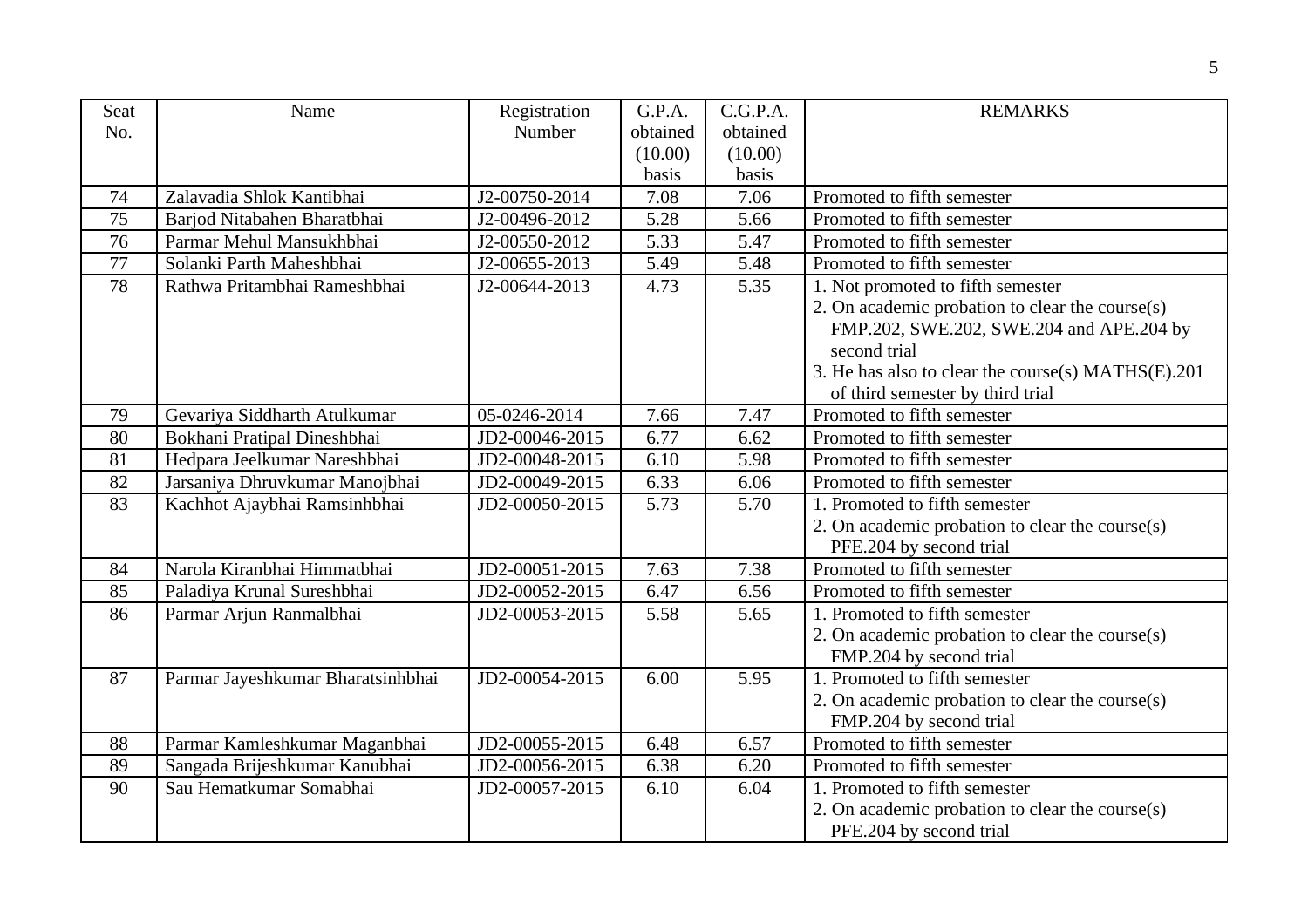| Seat | Name                          | Registration   | G.P.A.   | C.G.P.A. | <b>REMARKS</b>                                  |
|------|-------------------------------|----------------|----------|----------|-------------------------------------------------|
| No.  |                               | Number         | obtained | obtained |                                                 |
|      |                               |                | (10.00)  | (10.00)  |                                                 |
|      |                               |                | basis    | basis    |                                                 |
| 91   | Vaja Bhagirath Dayabhai       | JD2-00058-2015 | 5.42     | 5.34     | 1. Promoted to fifth semester                   |
|      |                               |                |          |          | 2. On academic probation to clear the course(s) |
|      |                               |                |          |          | PFE.204 by second trial                         |
| 92   | Thummar Ripalkumar Dineshbhai | JD2-0045-2014  | 5.83     | 5.79     | Promoted to fifth semester                      |

The result of **FIFTH SEMESTER (Supple.)** of **B.Tech. (Agril. Engg.)** degree course examination conducted by the Junagadh Agricultural University in the month of **MAY-2016** at College of Agricultural Engineering & Technology, Junagadh is declared as under.

| Seat No.       | Name                          | Registration<br><b>Number</b> | G.P.A.<br>obtained | C.G.P.A.<br>obtained (10.00) | <b>REMARKS</b>                      |
|----------------|-------------------------------|-------------------------------|--------------------|------------------------------|-------------------------------------|
|                |                               |                               | (10.00) basis      | basis                        |                                     |
|                | Kakadiya Nikunjkumar          | J2-00614-2013                 | 6.40               | 5.87                         | Promoted to seventh semester        |
|                | Dharamshibhai                 |                               |                    |                              |                                     |
| $\overline{2}$ | Makwana Mahesh Somjibhai      | J2-00629-2013                 | 6.27               | 6.33                         | Promoted to seventh semester        |
| 3              | Ronakkumar Prakashbhai Gajera | J2-00646-2013                 | 6.90               | 7.37                         | Promoted to seventh semester        |
| 4              | Bamanya Sahdev Gopalbhai      | JD2-0034-2014                 | 5.34               | 5.61                         | Promoted to seventh semester        |
| 5              | Kunjadiya Bipinkumar Manubhai | JD2-0038-2014                 | 5.72               | 5.54                         | Promoted to seventh semester        |
| 6              | Maradia Parth Kantilal        | JD2-0040-2014                 | 6.03               | 5.91                         | Promoted to seventh semester        |
|                | Patel Harshkumar Jagdishbhai  | JD2-0043-2014                 | 6.23               | 5.86                         | Promoted to seventh semester        |
| 8              | Kantesariya Bhargavkumar      | 05-00193-2013                 | 5.61               | 6.45                         | 1. Not promoted to seventh semester |
|                | Jaysukhbhai                   |                               |                    |                              | 2. He has to clear the course(s)    |
|                |                               |                               |                    |                              | APE.302, SWE.302, SWE.304,          |
|                |                               |                               |                    |                              | FMP.302 and AEE.302 of sixth        |
|                |                               |                               |                    |                              | semester by second trial            |
| 9              | Savaliya Jaydeep Manilal      | J2-00560-2012                 | 6.30               | 5.79                         | Promoted to seventh semester        |
| 10             | Sondarva Gautam Rameshbhai    | J2-00477-2011                 | 6.13               | 5.68                         | Promoted to seventh semester        |
| 11             | Derasari Jigar Vinod          | JD2-0029-2013                 | 5.56               | 5.58                         | Promoted to seventh semester        |
| 12             | Bhojani Ravi Odhavajibhai     | J2-00500-2012                 | 5.83               | 6.35                         | Promoted to seventh semester        |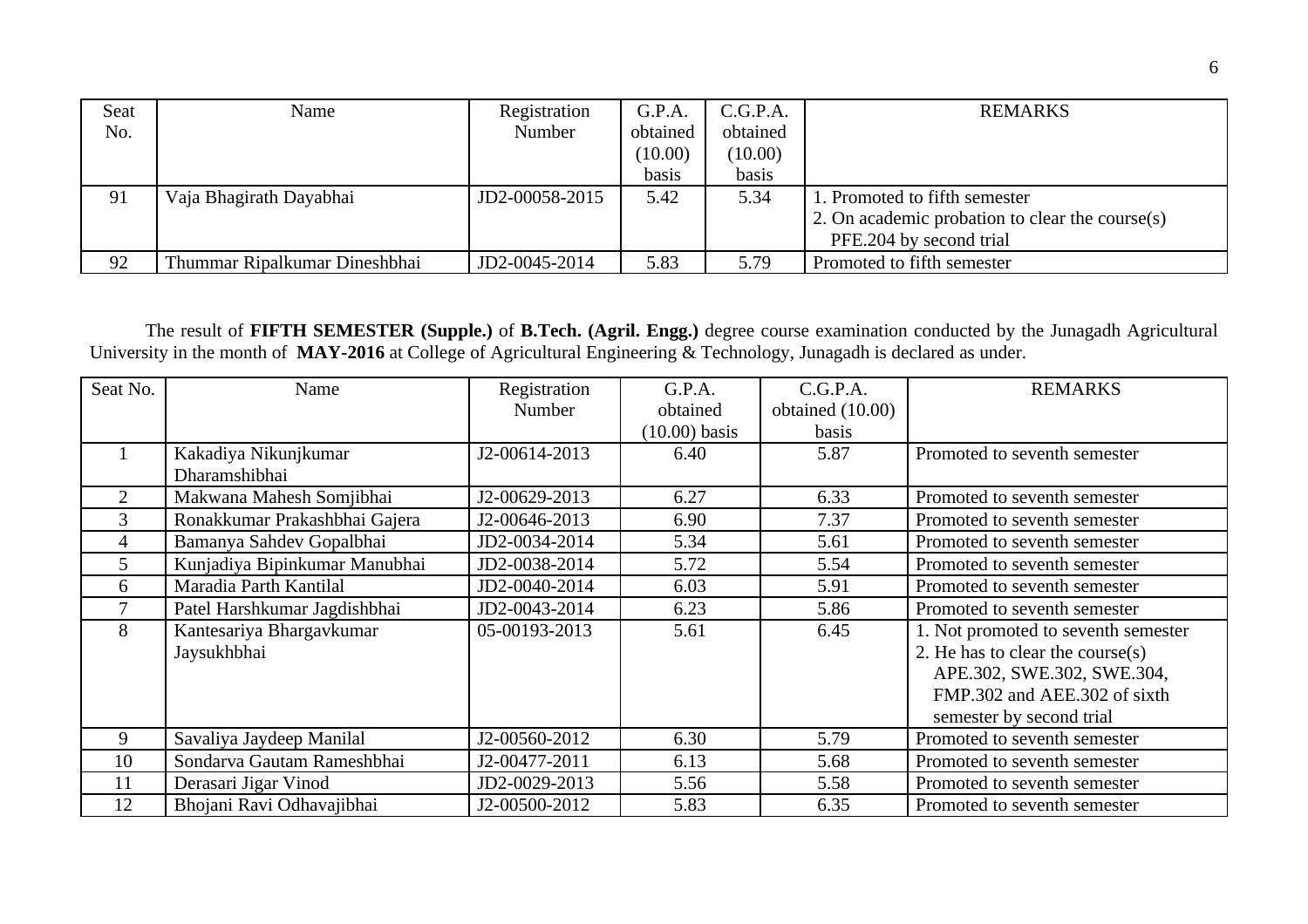The result of **SIXTH SEMESTER (Regular)** of **B.Tech. (Agril. Engg.)** degree course examination conducted by the Junagadh Agricultural University in the month of **MAY-2016** at College of Agricultural Engineering & Technology, Junagadh is declared as under.

| <b>Seat</b>    | Name                              | Registration  | G.P.A.   | C.G.P.A. | <b>REMARKS</b>               |
|----------------|-----------------------------------|---------------|----------|----------|------------------------------|
| No.            |                                   | Number        | obtained | obtained |                              |
|                |                                   |               | (10.00)  | (10.00)  |                              |
|                |                                   |               | basis    | basis    |                              |
| $\mathbf{1}$   | Agola Rakesh Chhaganbhai          | J2-00578-2013 | 7.35     | 7.27     | Promoted to seventh semester |
| $\overline{2}$ | Agravat Harshaben Vishnubhai      | J2-00579-2013 | 8.62     | 8.53     | Promoted to seventh semester |
| 3              | Ambaliyala Milan Dhirubhai        | J2-00580-2013 | 7.03     | 6.92     | Promoted to seventh semester |
| $\overline{4}$ | Ardeshana Darshankumar Arvindbhai | J2-00581-2013 | 7.76     | 7.30     | Promoted to seventh semester |
| 5              | Barvadiya Tushar Ashokbhai        | J2-00582-2013 | 5.95     | 5.93     | Promoted to seventh semester |
| 6              | Bathani Deep Kantibhai            | J2-00583-2013 | 7.00     | 7.16     | Promoted to seventh semester |
| $\overline{7}$ | Bhanderi Harsh Maganbhai          | J2-00584-2013 | 6.96     | 6.71     | Promoted to seventh semester |
| 8              | Bhatu Manasiben Devanandbhai      | J2-00586-2013 | 7.22     | 7.19     | Promoted to seventh semester |
| 9              | Bheda Ashish Kalubhai             | J2-00587-2013 | 8.19     | 8.17     | Promoted to seventh semester |
| 10             | Bhuva Mukund Harsukhlal           | J2-00588-2013 | 7.07     | 7.14     | Promoted to seventh semester |
| 11             | Chauhan Nikunj Kiritbhai          | J2-00592-2013 | 7.67     | 7.39     | Promoted to seventh semester |
| 12             | Chavda Shaktisinh Kanjibhai       | J2-00594-2013 | 6.46     | 6.18     | Promoted to seventh semester |
| 13             | Delvadiya Nandan Prabhudas        | J2-00595-2013 | 6.06     | 6.04     | Promoted to seventh semester |
| 14             | Desai Dharmik Rameshchandra       | J2-00596-2013 | 8.44     | 8.49     | Promoted to seventh semester |
| 15             | Dhamecha Himanshu Kaushikbhai     | J2-00597-2013 | 7.13     | 6.99     | Promoted to seventh semester |
| 16             | Dobariya Chirag Kiritbhai         | J2-00598-2013 | 6.30     | 6.43     | Promoted to seventh semester |
| 17             | Dudhatra Jay Vijaybhai            | J2-00599-2013 | 7.60     | 7.53     | Promoted to seventh semester |
| 18             | Gaadhe Sarmanbhai Karshanbhai     | J2-00600-2013 | 7.44     | 7.46     | Promoted to seventh semester |
| 19             | Gadhiya Gaurav Ashokkumar         | J2-00601-2013 | 7.68     | 7.43     | Promoted to seventh semester |
| 20             | Gajera Jalak Girishbhai           | J2-00602-2013 | 7.36     | 6.96     | Promoted to seventh semester |
| 21             | Garala Parth Jagdishbhai          | J2-00603-2013 | 7.67     | 7.90     | Promoted to seventh semester |
| 22             | Girdhari Lal                      | J2-00604-2013 | 6.96     | 6.98     | Promoted to seventh semester |
| 23             | Gondaliya Jay Ramanikbhai         | J2-00605-2013 | 7.21     | 7.50     | Promoted to seventh semester |
| 24             | Hingrajiya Yashkumar Manasukhbhai | J2-00606-2013 | 6.97     | 7.06     | Promoted to seventh semester |
| 25             | Jalpaben Jivanbhai Limbasiya      | J2-00607-2013 | 8.27     | 8.24     | Promoted to seventh semester |
| 26             | Jethava Navanitkumar Hamirbhai    | J2-00608-2013 | 6.38     | 6.67     | Promoted to seventh semester |
| 27             | Jiladiya Dhaval Bavabhai          | J2-00609-2013 | 6.38     | 6.70     | Promoted to seventh semester |
| 28             | Joshi Nirav Umeshbhai             | J2-00610-2013 | 8.29     | 8.22     | Promoted to seventh semester |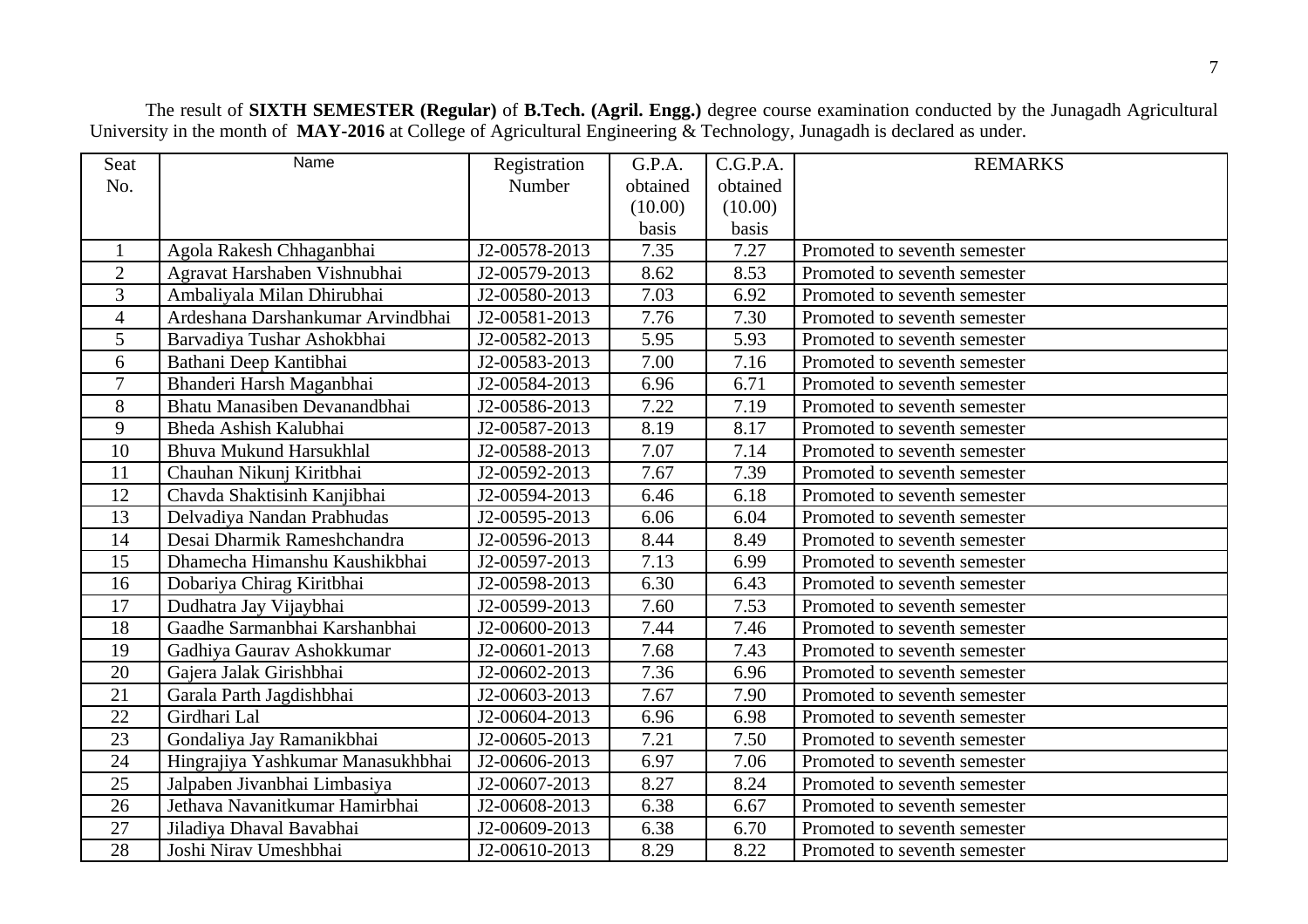| <b>Seat</b> | Name                                | Registration  | G.P.A.   | C.G.P.A. | <b>REMARKS</b>                                  |
|-------------|-------------------------------------|---------------|----------|----------|-------------------------------------------------|
| No.         |                                     | Number        | obtained | obtained |                                                 |
|             |                                     |               | (10.00)  | (10.00)  |                                                 |
|             |                                     |               | basis    | basis    |                                                 |
| 29          | Kachhadiya Divyesh Mansukh          | J2-00611-2013 | 8.25     | 8.06     | Promoted to seventh semester                    |
| 30          | Kachhadiya Vivek Vitthalbhai        | J2-00612-2013 | 8.07     | 8.06     | Promoted to seventh semester                    |
| 31          | Kailash Kumar                       | J2-00613-2013 | 6.57     | 6.69     | Promoted to seventh semester                    |
| 32          | Kakadiya Nikunjkumar                | J2-00614-2013 | 5.41     | 5.80     | 1. Promoted to seventh semester                 |
|             | Dharamshibhai                       |               |          |          | 2. On academic probation to clear the course(s) |
|             |                                     |               |          |          | AEE.302 by second trial                         |
| 33          | Kalaria Hardikkumar Sureshbhai      | J2-00615-2013 | 7.67     | 7.70     | Promoted to seventh semester                    |
| 34          | Kaneriya Rajkumar Nandalal          | J2-00616-2013 | 7.36     | 7.39     | Promoted to seventh semester                    |
| 35          | Kanthesiya Vishalkumar Jentibhai    | J2-00617-2013 | 7.01     | 7.32     | Promoted to seventh semester                    |
| 36          | Kapupara Parth Jayantilal           | J2-00618-2013 | 7.93     | 7.70     | Promoted to seventh semester                    |
| 37          | Karmur Milankumar Bhayabhai         | J2-00619-2013 | 7.39     | 7.75     | Promoted to seventh semester                    |
| 38          | Katariya Manishkumar Mansukhlal     | J2-00620-2013 | 5.57     | 6.14     | 1. Promoted to seventh semester                 |
|             |                                     |               |          |          | 2. On academic probation to clear the course(s) |
|             |                                     |               |          |          | AEE.302 by second trial                         |
| 39          | Khadsaliya Ashishkumar Jagjivanbhai | J2-00621-2013 | 7.55     | 7.19     | Promoted to seventh semester                    |
| 40          | Khanpara Yagnikkumar Girishbhai     | J2-00622-2013 | 7.17     | 6.69     | Promoted to seventh semester                    |
| 41          | Khira Samir Mulchand                | J2-00624-2013 | 7.95     | 7.47     | Promoted to seventh semester                    |
| 42          | Khodabhaya Bharatkumar Nebhabhai    | J2-00625-2013 | 5.78     | 6.14     | Promoted to seventh semester                    |
| 43          | Limbani Naimish Bhupatbhai          | J2-00627-2013 | 7.38     | 7.59     | Promoted to seventh semester                    |
| 44          | Makwana Mahesh Somjibhai            | J2-00629-2013 | 6.23     | 6.32     | Promoted to seventh semester                    |
| 45          | Monpara Utsav Jagdishbhai           | J2-00630-2013 | 6.28     | 6.56     | Promoted to seventh semester                    |
| 46          | Mori Jigneshkumar Jesingbhai        | J2-00631-2013 | 7.96     | 7.75     | Promoted to seventh semester                    |
| 47          | Muliya Mohit Hargovindbhai          | J2-00632-2013 | 7.29     | 7.50     | Promoted to seventh semester                    |
| 48          | Odedara Poojaben Parbatbhai         | J2-00633-2013 | 8.50     | 8.31     | Promoted to seventh semester                    |
| 49          | Padaliya Savankumar Pravinbhai      | J2-00634-2013 | 7.51     | 7.31     | Promoted to seventh semester                    |
| 50          | Pandya Abhimanyukumar Hiteshbhai    | J2-00635-2013 | 8.19     | 7.64     | Promoted to seventh semester                    |
| 51          | Raj Donga                           | J2-00637-2013 | 7.52     | 7.67     | Promoted to seventh semester                    |
| 52          | Rakesh Pooniya                      | J2-00638-2013 | 6.78     | 6.98     | Promoted to seventh semester                    |
| 53          | Rakholiya Nirmal Babubhai           | J2-00639-2013 | 6.42     | 6.24     | Promoted to seventh semester                    |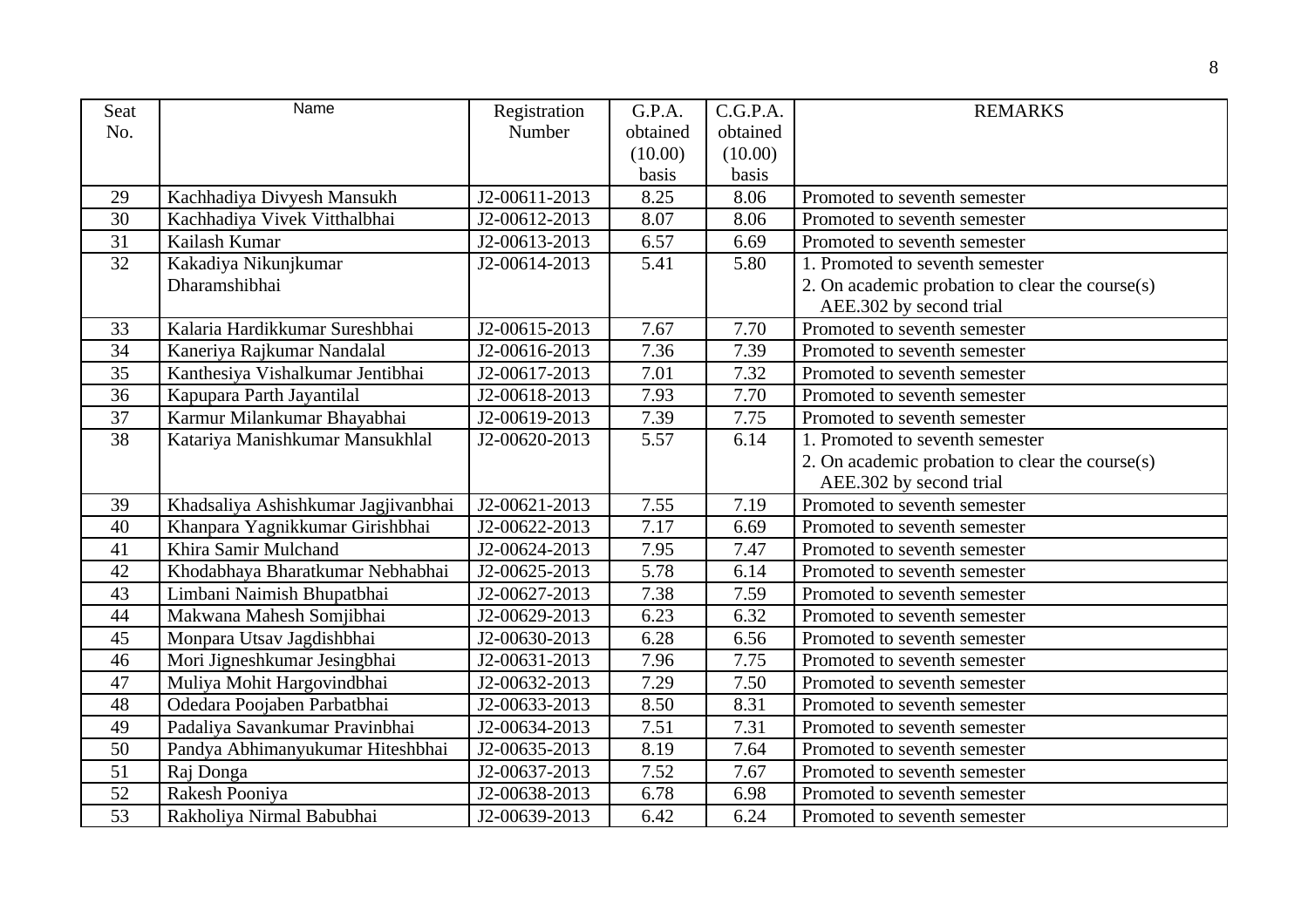| <b>Seat</b> | Name                             | Registration  | G.P.A.   | C.G.P.A. | <b>REMARKS</b>                                  |
|-------------|----------------------------------|---------------|----------|----------|-------------------------------------------------|
| No.         |                                  | Number        | obtained | obtained |                                                 |
|             |                                  |               | (10.00)  | (10.00)  |                                                 |
|             |                                  |               | basis    | basis    |                                                 |
| 54          | Rathava Shaileshbhai Kevsingbhai | J2-00641-2013 | 6.11     | 6.12     | 1. Promoted to seventh semester                 |
|             |                                  |               |          |          | 2. On academic probation to clear the course(s) |
|             |                                  |               |          |          | AEE.302 by second trial                         |
| 55          | Rathod Darshan Durlabhjibhai     | J2-00642-2013 | 5.88     | 5.77     | Promoted to seventh semester                    |
| 56          | Rathva Ranjitbhai Ishwarbhai     | J2-00643-2013 | 6.20     | 6.42     | 1. Promoted to seventh semester                 |
|             |                                  |               |          |          | 2. On academic probation to clear the course(s) |
|             |                                  |               |          |          | AEE.302 by second trial                         |
| 57          | Ravat Dhavalkumar Bhalabhai      | J2-00645-2013 | 6.16     | 6.17     | Promoted to seventh semester                    |
| 58          | Ronakkumar Prakashbhai Gajera    | J2-00646-2013 | 6.98     | 7.31     | Promoted to seventh semester                    |
| 59          | Sadatiya Yagnesh Ravaji          | J2-00647-2013 | 7.57     | 7.55     | Promoted to seventh semester                    |
| 60          | Sakariya Ketan Kumanbhai         | J2-00648-2013 | 6.94     | 7.07     | Promoted to seventh semester                    |
| 61          | Sankhat Tejaskumar Chandubhai    | J2-00649-2013 | 7.26     | 7.57     | Promoted to seventh semester                    |
| 62          | Sapariya Parthkumar Shashikant   | J2-00650-2013 | 7.89     | 7.84     | Promoted to seventh semester                    |
| 63          | Shubham Patidar                  | J2-00651-2013 | 7.07     | 7.08     | Promoted to seventh semester                    |
| 64          | Sisodiya Jay Harendrasinh        | J2-00652-2013 | 7.89     | 7.99     | Promoted to seventh semester                    |
| 65          | Solanki Bhavesh Bhupatbhai       | J2-00653-2013 | 6.66     | 6.56     | Promoted to seventh semester                    |
| 66          | Solanki Hiteshkumar Kanabhai     | J2-00654-2013 | 6.66     | 6.88     | Promoted to seventh semester                    |
| 67          | Tanti Dixit Prafulkumar          | J2-00656-2013 | 7.62     | 7.71     | Promoted to seventh semester                    |
| 68          | Thakkar Kashyap Bhagvandas       | J2-00657-2013 | 7.34     | 7.17     | Promoted to seventh semester                    |
| 69          | Thumar Nimisha Chandulal         | J2-00658-2013 | 7.90     | 7.93     | Promoted to seventh semester                    |
| 70          | Thumar Rinkalben Mukeshbhai      | J2-00659-2013 | 7.07     | 7.10     | Promoted to seventh semester                    |
| 71          | Undhad Chirag Bhagvanji          | J2-00660-2013 | 6.13     | 6.73     | Promoted to seventh semester                    |
| $72\,$      | Vadiyatar Pooja Prabatbhai       | J2-00661-2013 | 6.75     | 6.39     | Promoted to seventh semester                    |
| 73          | Vadukiya Shrey Pravinbhai        | J2-00662-2013 | 6.84     | 6.92     | Promoted to seventh semester                    |
| 74          | Vaghela Pradip Vallbhbhai        | J2-00663-2013 | 7.49     | 7.86     | Promoted to seventh semester                    |
| 75          | Vala Harshadbhai Virabhai        | J2-00664-2013 | 7.74     | 8.07     | Promoted to seventh semester                    |
| 76          | Vala Vimalsinh Samatbhai         | J2-00666-2013 | 6.81     | 7.19     | Promoted to seventh semester                    |
| 77          | Vora Jasmin Bhanubhai            | J2-00668-2013 | 7.15     | 7.33     | Promoted to seventh semester                    |
| 78          | Zalavadiya Harshad Kamleshbhai   | J2-00669-2013 | 6.18     | 7.37     | Promoted to seventh semester                    |
| 79          | Dholaria Dhruvkumar Mahendrabhai | J2-00515-2012 | 5.99     | 6.12     | Promoted to seventh semester                    |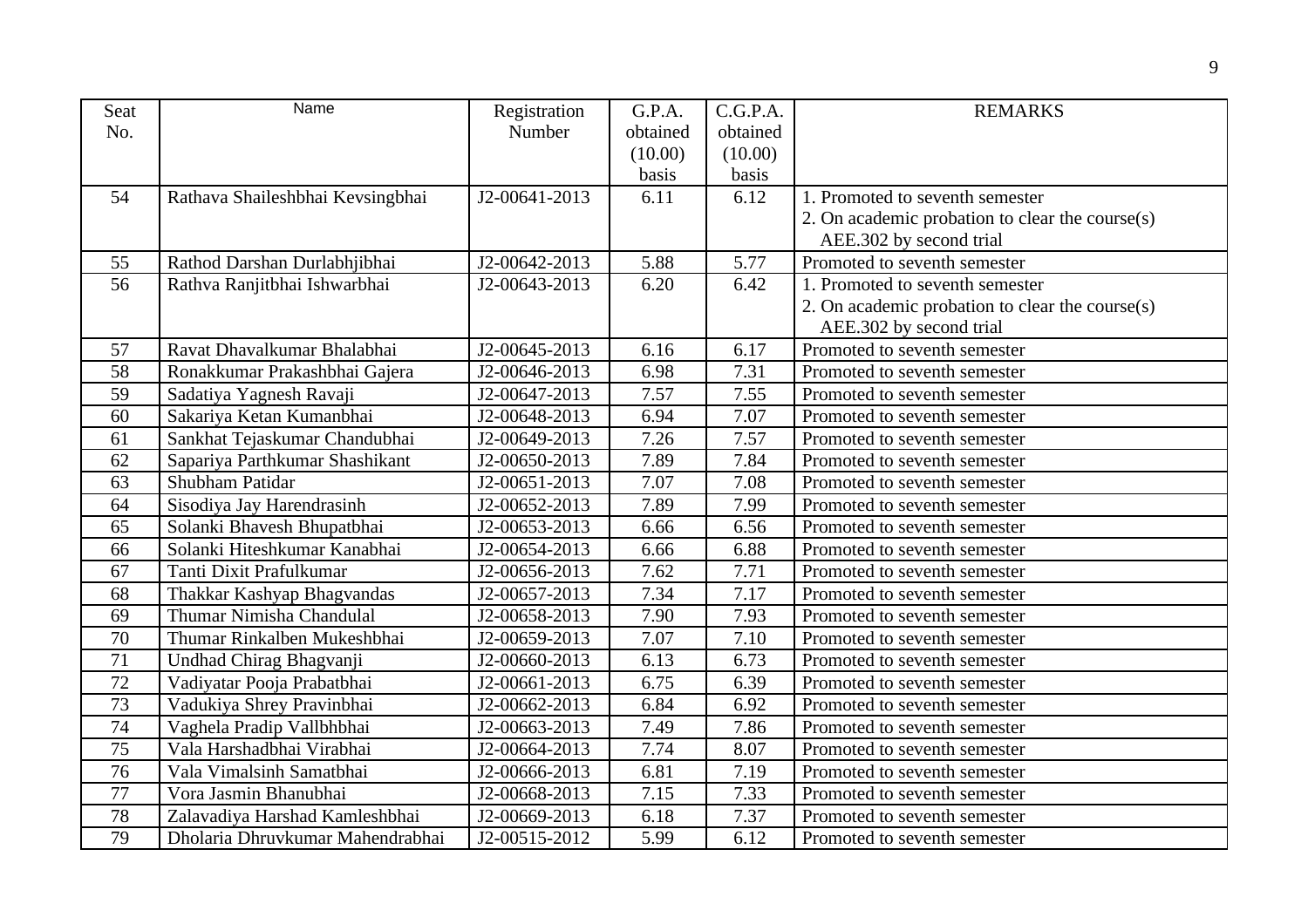| <b>Seat</b> | Name                            | Registration  | G.P.A.   | C.G.P.A. | <b>REMARKS</b>                                  |
|-------------|---------------------------------|---------------|----------|----------|-------------------------------------------------|
| No.         |                                 | Number        | obtained | obtained |                                                 |
|             |                                 |               | (10.00)  | (10.00)  |                                                 |
|             |                                 |               | basis    | basis    |                                                 |
| 80          | Gajera Ankurkumar Rameshbhai    | J2-00518-2012 | 6.13     | 6.31     | Promoted to seventh semester                    |
| 81          | Kathiriya Ankit Ramnikbhai      | J2-00531-2012 | 5.06     | 5.45     | 1. Promoted to seventh semester                 |
|             |                                 |               |          |          | 2. On academic probation to clear the course(s) |
|             |                                 |               |          |          | AEE.302 by second trial                         |
| 82          | Manavdariya Nikhilkumar         | J2-00442-2011 | 5.85     | 5.84     | Promoted to seventh semester                    |
|             | Harasukhbhai                    |               |          |          |                                                 |
| 83          | Sutariya Punit Jentilal         | J2-00479-2011 | 6.28     | 6.22     | Promoted to seventh semester                    |
| 84          | Changela Beenaben Rasiklal      | J2-00504-2012 | 7.36     | 6.80     | Promoted to seventh semester                    |
| 85          | Bamanya Sahdev Gopalbhai        | JD2-0034-2014 | 5.48     | 5.58     | Promoted to seventh semester                    |
| 86          | Bhabhor Mukeshkumar Shakrabhai  | JD2-0035-2014 | 5.73     | 5.94     | Promoted to seventh semester                    |
| 87          | Donga Chintan Bhagavanbhai      | JD2-0037-2014 | 6.68     | 6.34     | Promoted to seventh semester                    |
| 88          | Kunjadiya Bipinkumar Manubhai   | JD2-0038-2014 | 5.11     | 5.44     | 1. Promoted to seventh semester                 |
|             |                                 |               |          |          | 2. On academic probation to clear the course(s) |
|             |                                 |               |          |          | SWE.304 by second trial                         |
| 89          | Maheta Jitendrakumar Pravinbhai | JD2-0039-2014 | 6.01     | 6.20     | 1. Promoted to seventh semester                 |
|             |                                 |               |          |          | 2. On academic probation to clear the course(s) |
|             |                                 |               |          |          | AEE.302 by second trial                         |
| 90          | Maradia Parth Kantilal          | JD2-0040-2014 | 5.02     | 5.71     | 1. Promoted to seventh semester                 |
|             |                                 |               |          |          | 2. On academic probation to clear the course(s) |
|             |                                 |               |          |          | APE.302, SWE.302 and AEE.302 by second trial    |
| 91          | Maradiya Ashruti Bhagavanjibhai | JD2-0041-2014 | 6.44     | 6.02     | Promoted to seventh semester                    |
| 92          | Patel Harshkumar Jagdishbhai    | JD2-0043-2014 | 5.45     | 5.77     | Promoted to seventh semester                    |
| 93          | Ram Ankitaben Amrabhai          | JD2-0044-2014 | 6.72     | 6.57     | Promoted to seventh semester                    |
| 94          | Bhayani Shweta Narendrabhai     | 05-00184-2013 | 7.30     | 6.66     | Promoted to seventh semester                    |
| 95          | Hedapara Shyam Maganbhai        | 05-00191-2013 | 5.83     | 6.54     | Promoted to seventh semester                    |
| 96          | Kantesariya Bhargavkumar        | 05-00193-2013 | 3.75     | 6.04     | 1. Not promoted to seventh semester             |
|             | Jaysukhbhai                     |               |          |          | 2. On academic probation to clear the course(s) |
|             |                                 |               |          |          | APE.302, SWE.302, SWE.304, FMP.302 and          |
|             |                                 |               |          |          | AEE.302 by second trial                         |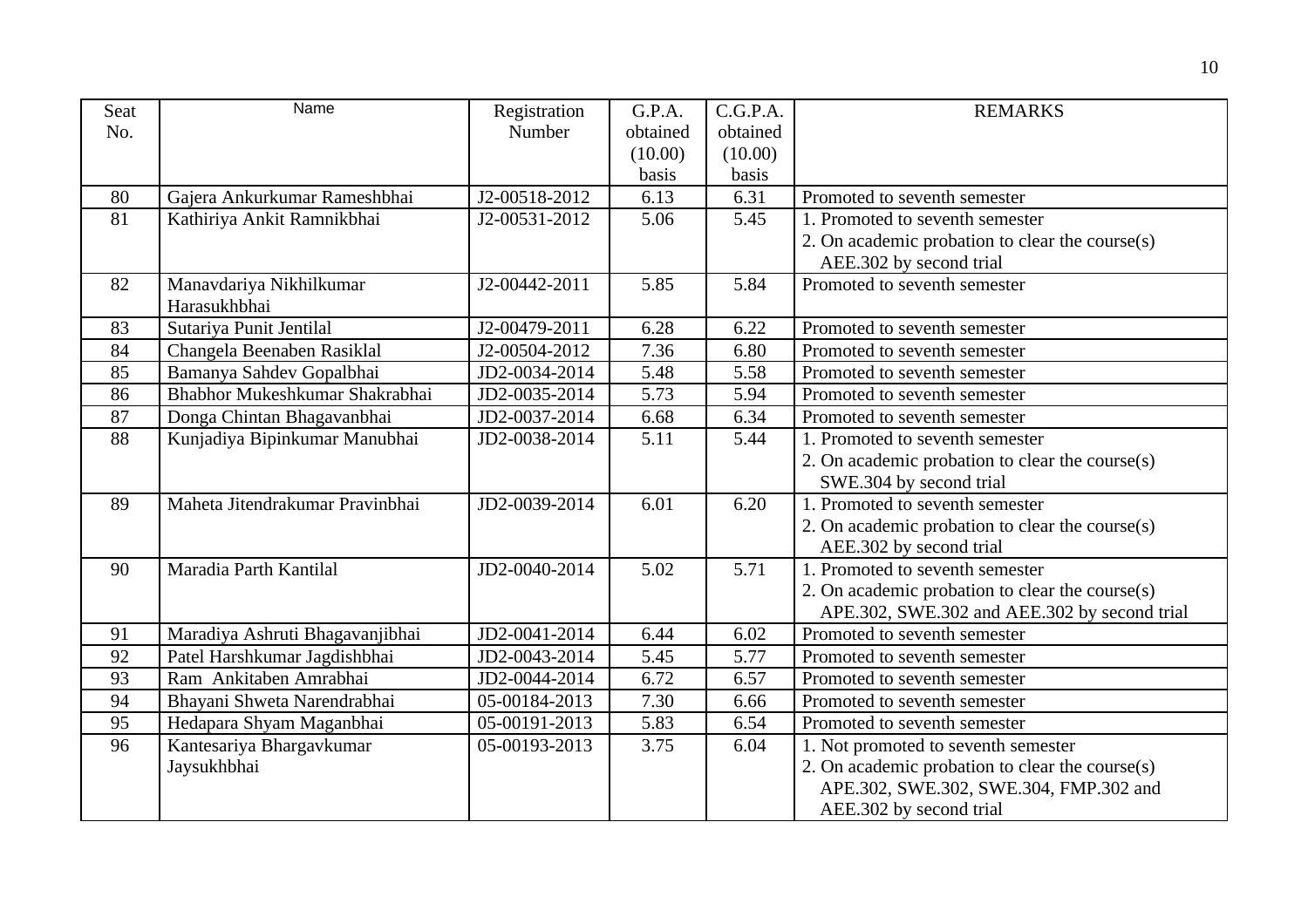| <b>Seat</b> | Name                       | Registration  | G.P.A.   | C.G.P.A. | <b>REMARKS</b>                                  |  |
|-------------|----------------------------|---------------|----------|----------|-------------------------------------------------|--|
| No.         |                            | Number        | obtained | obtained |                                                 |  |
|             |                            |               | (10.00)  | (10.00)  |                                                 |  |
|             |                            |               | basis    | basis    |                                                 |  |
| 97          | Savaliya Jaydeep Manilal   | J2-00560-2012 | 5.14     | 5.69     | 1. Promoted to seventh semester                 |  |
|             |                            |               |          |          | 2. On academic probation to clear the course(s) |  |
|             |                            |               |          |          | SWE.302 and AEE.302 by second trial             |  |
| 98          | Sondarva Gautam Rameshbhai | J2-00477-2011 | 5.11     | 5.59     | 1. Promoted to seventh semester                 |  |
|             |                            |               |          |          | 2. On academic probation to clear the course(s) |  |
|             |                            |               |          |          | APE.302 and AEE.302 by second trial             |  |
| 99          | Derasari Jigar Vinod       | JD2-0029-2013 | 5.17     | 5.49     | Promoted to seventh semester                    |  |
| 100         | Bhimani Hardik Natvarlal   | 3050913005    | 5.94     | 6.45     | Promoted to seventh semester                    |  |
| 101         | Bhut Daxaben Bharatbhai    | J2-00502-2012 | 7.35     | 7.05     | Promoted to seventh semester                    |  |
| 102         | Bhojani Ravi Odhavajibhai  | J2-00500-2012 | 4.83     | 6.12     | 1. Promoted to seventh semester                 |  |
|             |                            |               |          |          | 2. On academic probation to clear the course(s) |  |
|             |                            |               |          |          | APE.302 and FMP.302 by second trial             |  |

 **The result of EIGHTH SEMESTER (Regular) of B.Tech. (Agril. Engg.) degree course examination conducted by the Junagadh Agricultural University in the month of June-2016 at College of Agricultural Engineering & Technology, Junagadh is declared as under.**

| Seat No.       | Name                      | <b>Registration Number</b> | G.P.A.             | O.G.P.A.           | <b>Remarks</b>                      |
|----------------|---------------------------|----------------------------|--------------------|--------------------|-------------------------------------|
|                |                           |                            | obtained $(10.00)$ | obtained $(10.00)$ |                                     |
|                |                           |                            | basis              | basis              |                                     |
|                | Agravat Nirav Vishnubhai  | J2-00487-2012              | 6.38               | 7.32               | <b>First Class</b>                  |
| 2              | Agravat Vishal Vinodbhai  | J2-00488-2012              | 5.66               | 6.83               | <b>First Class</b>                  |
| 3              | Aniruddh Modi             | J2-00489-2012              | 7.82               | 8.11               | <b>First Class with Distinction</b> |
| $\overline{4}$ | Atul Kumar Pal            | J2-00490-2012              | 7.72               | 7.57               | <b>First Class with Distinction</b> |
| 5              | Badi Shoyab Mahebubbhai   | J2-00491-2012              | 7.02               | 6.99               | <b>First Class</b>                  |
|                | Mimanaji                  |                            |                    |                    |                                     |
| 6              | Bakutra Jalpaben Valabhai | J2-00492-2012              | 5.98               | 6.75               | <b>First Class</b>                  |
|                | Bambharoliya Dixitkumar   | J2-00494-2012              | 6.84               | 7.49               | <b>First Class</b>                  |
|                | Jayantilal                |                            |                    |                    |                                     |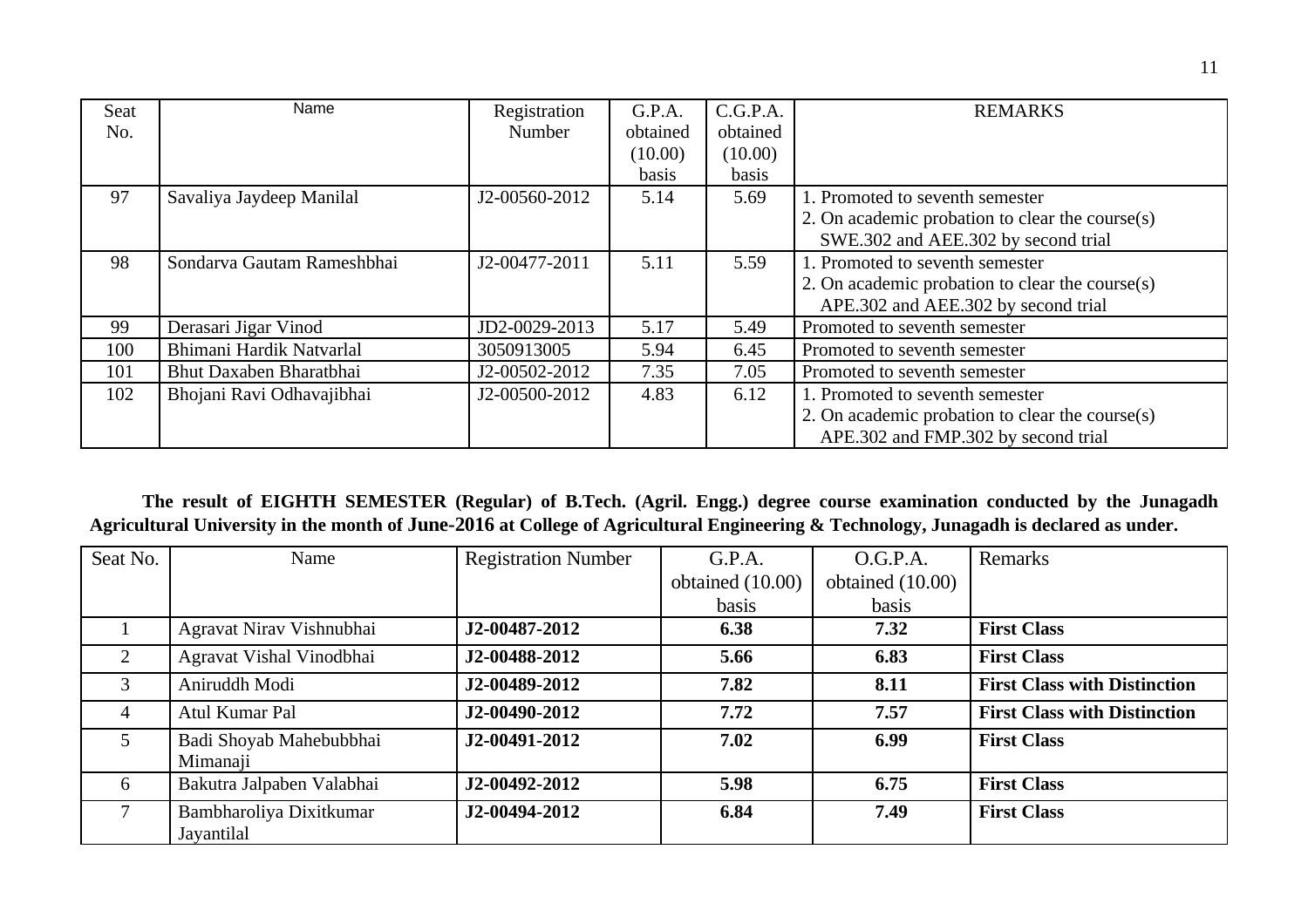| Seat No. | Name                               | <b>Registration Number</b> | G.P.A.           | O.G.P.A.         | <b>Remarks</b>                      |
|----------|------------------------------------|----------------------------|------------------|------------------|-------------------------------------|
|          |                                    |                            | obtained (10.00) | obtained (10.00) |                                     |
|          |                                    |                            | basis            | basis            |                                     |
| 8        | Barad Arajan Punjabhai             | J2-00495-2012              | 6.66             | 7.51             | <b>First Class with Distinction</b> |
| 9        | Bhanderi Mayank Arvindbhai         | J2-00497-2012              | 7.26             | 7.61             | <b>First Class with Distinction</b> |
| 10       | Bhandwa Gautam Haribhai            | J2-00498-2012              | 7.40             | 7.47             | <b>First Class</b>                  |
| 11       | Bhetariya Amit Karashan            | J2-00499-2012              | 5.66             | 6.64             | <b>First Class</b>                  |
| 12       | Bhut Nirav Mansukhbhai             | J2-00503-2012              | 6.50             | 5.96             | <b>Pass Class</b>                   |
| 13       | Chapadia Kumar Jayantibhai         | J2-00505-2012              | 5.92             | 6.35             | <b>Second Class</b>                 |
| 14       | Chetan Anand                       | J2-00509-2012              | 7.52             | 7.52             | <b>First Class with Distinction</b> |
| 15       | Dafda Dimple Jaysukhbhai           | J2-00510-2012              | 5.68             | 6.44             | <b>Second Class</b>                 |
| 16       | Dalsaniya Abhay Natvarbhai         | J2-00511-2012              | 7.44             | 6.81             | <b>First Class</b>                  |
| 17       | Deepak Kumar                       | J2-00512-2012              | 5.98             | 5.84             | <b>Pass Class</b>                   |
| 18       | Dhamsaniya Priyaben Paragbhai      | J2-00514-2012              | 6.78             | 6.96             | <b>First Class</b>                  |
| 19       | Dobariya Bhargav Vrujlal           | J2-00516-2012              | 6.18             | 6.14             | <b>Second Class</b>                 |
| 20       | Domadia Maulik Jamanbhai           | J2-00517-2012              | 7.10             | 7.70             | <b>First Class with Distinction</b> |
| 21       | Gojiya Kashyapkumar Maldebhai      | J2-00519-2012              | 6.98             | 7.92             | <b>First Class with Distinction</b> |
| 22       | Gondela Dharmendrakumar<br>Hariram | J2-00520-2012              | 7.10             | 7.86             | <b>First Class with Distinction</b> |
| 23       | Goraniya Hiralben Samatbhai        | J2-00521-2012              | 6.62             | 6.46             | <b>Second Class</b>                 |
| 24       | Gothaliya Rushi Pravinchandra      | J2-00522-2012              | 5.88             | 7.03             | <b>First Class</b>                  |
| 25       | Hemant Singh                       | J2-00523-2012              | 6.78             | 7.40             | <b>First Class</b>                  |
| 26       | Jagani Axay Harsukhlal             | J2-00524-2012              | 6.30             | 6.68             | <b>First Class</b>                  |
| 27       | Jalu Sureshkumar Naranbhai         | J2-00525-2012              | 6.52             | 6.00             | <b>Second Class</b>                 |
| 28       | <b>Jay Patel</b>                   | J2-00526-2012              | 7.46             | 7.49             | <b>First Class</b>                  |
| 29       | Jethwani Pratik Dharmendrabhai     | J2-00527-2012              | 7.02             | 6.21             | <b>Second Class</b>                 |
| 30       | Kapadiya Janaki Chandulal          | J2-00528-2012              | 7.60             | 7.52             | <b>First Class with Distinction</b> |
| 31       | Karangiya Bhavisha Arajanbhai      | J2-00529-2012              | 7.18             | 7.21             | <b>First Class</b>                  |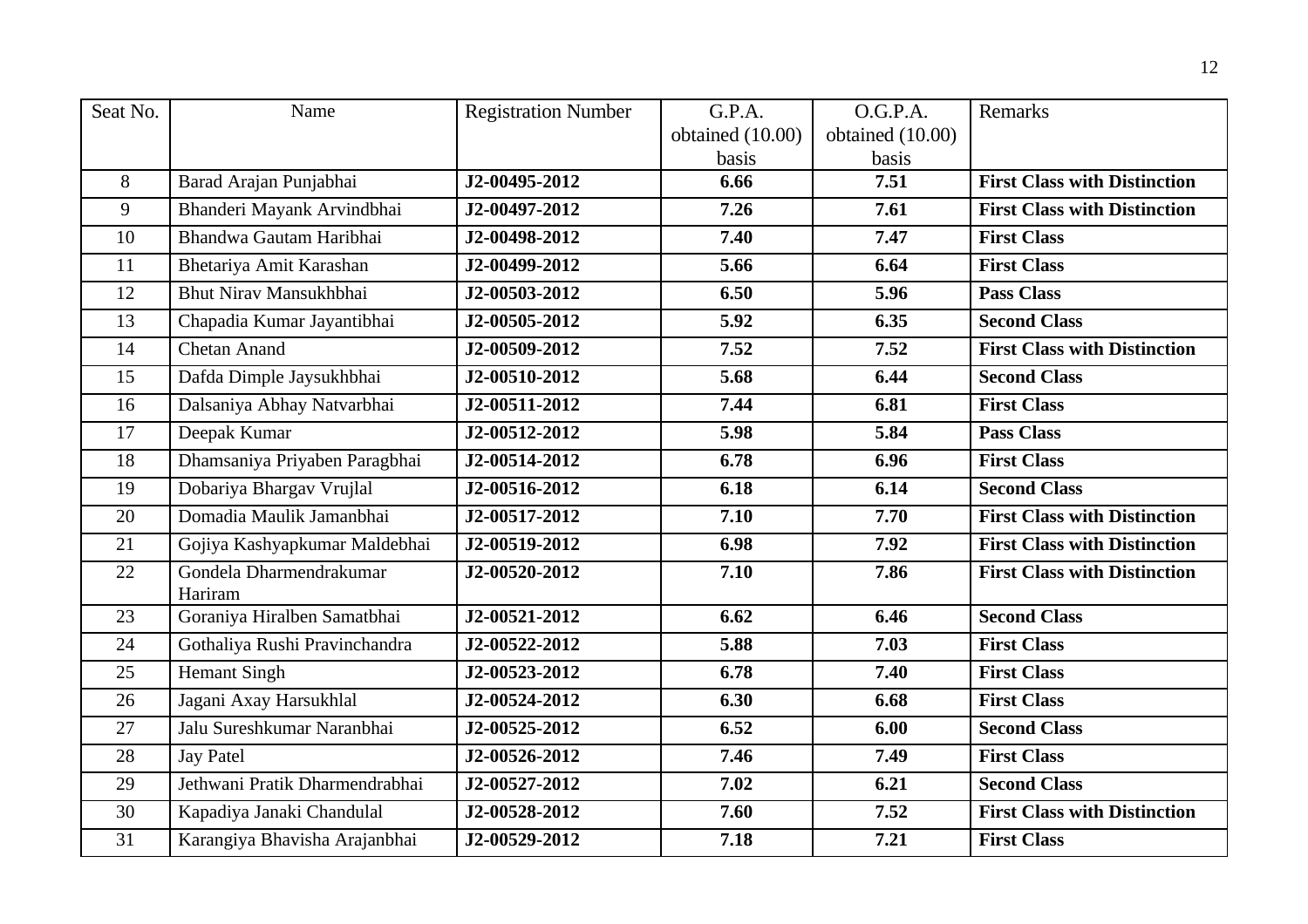| Seat No. | Name                               | <b>Registration Number</b> | G.P.A.           | O.G.P.A.         | Remarks                             |
|----------|------------------------------------|----------------------------|------------------|------------------|-------------------------------------|
|          |                                    |                            | obtained (10.00) | obtained (10.00) |                                     |
|          |                                    |                            | basis            | basis            |                                     |
| 32       | Kathiria Milankumar Kantilal       | J2-00530-2012              | 7.78             | 7.53             | <b>First Class with Distinction</b> |
| 33       | Kodiyatar Kana Virabhai            | J2-00533-2012              | 7.14             | 6.30             | <b>Second Class</b>                 |
| 34       | Korat Payalben Jayantilal          | J2-00534-2012              | 5.72             | 6.27             | <b>Second Class</b>                 |
| 35       | Kothari Harsh Shaileshbhai         | J2-00535-2012              | 7.30             | 6.98             | <b>First Class</b>                  |
| 36       | Kothiya Amitkumar Vinodbhai        | J2-00536-2012              | 6.52             | 7.23             | <b>First Class</b>                  |
| 37       | Kripali D Dave                     | J2-00537-2012              | 6.90             | 6.83             | <b>First Class</b>                  |
| 38       | Limani Dipak Himatlal              | J2-00538-2012              | 7.64             | 7.87             | <b>First Class with Distinction</b> |
| 39       | Makvana Deepkumar Harsukhbhai      | J2-00539-2012              | 7.38             | 7.31             | <b>First Class</b>                  |
| 40       | Malvi Priteshkumar Girdharbhai     | J2-00540-2012              | 7.76             | 6.99             | <b>First Class</b>                  |
| 41       | Mandanaka Abhilash Rameshbhai      | J2-00541-2012              | 6.16             | 6.60             | <b>First Class</b>                  |
| 42       | Matholiya Chiragbhai Shantilal     | J2-00542-2012              | 6.06             | 7.33             | <b>First Class</b>                  |
| 43       | Monpara Alpeshkumar<br>Mansukhbhai | J2-00543-2012              | 6.08             | 6.30             | <b>Second Class</b>                 |
| 44       | Naghera Kamleshkumar Virambhai     | J2-00544-2012              | 7.12             | 6.14             | <b>Second Class</b>                 |
|          |                                    |                            |                  |                  |                                     |
| 45       | Nayaka Mamata Jayeshbhai           | J2-00545-2012              | 7.94             | 7.51             | <b>First Class with Distinction</b> |
| 46       | Paghadal Ektaben Ravajibhai        | J2-00546-2012              | 8.24             | 7.78             | <b>First Class with Distinction</b> |
| 47       | Pampaniya Jeeva Menshibhai         | J2-00547-2012              | 6.24             | 6.63             | <b>First Class</b>                  |
| 48       | Pankajkumar Vankar                 | J2-00548-2012              | 6.20             | 6.74             | <b>First Class</b>                  |
| 49       | Pansuriya Keyur Jitendrabhai       | J2-00549-2012              | 7.82             | 7.15             | <b>First Class</b>                  |
| 50       | Patel Bhaveshkumar Rameshbhai      | J2-00551-2012              | 7.60             | 7.44             | <b>First Class</b>                  |
| 51       | Patel Ulpa Vinodbhai               | J2-00552-2012              | 6.88             | 7.31             | <b>First Class</b>                  |
| 52       | Patel Urvashi Rameshbhai           | J2-00553-2012              | 8.00             | 7.45             | <b>First Class</b>                  |
| 53       | Popalia Chandani Jitendrabhai      | J2-00554-2012              | 5.82             | 6.45             | <b>Second Class</b>                 |
| 54       | Prakash Jangir                     | J2-00555-2012              | 7.58             | 7.82             | <b>First Class with Distinction</b> |
| 55       | Ram Givyeshkumar Hamirbhai         | J2-00556-2012              | 6.02             | 6.31             | <b>Second Class</b>                 |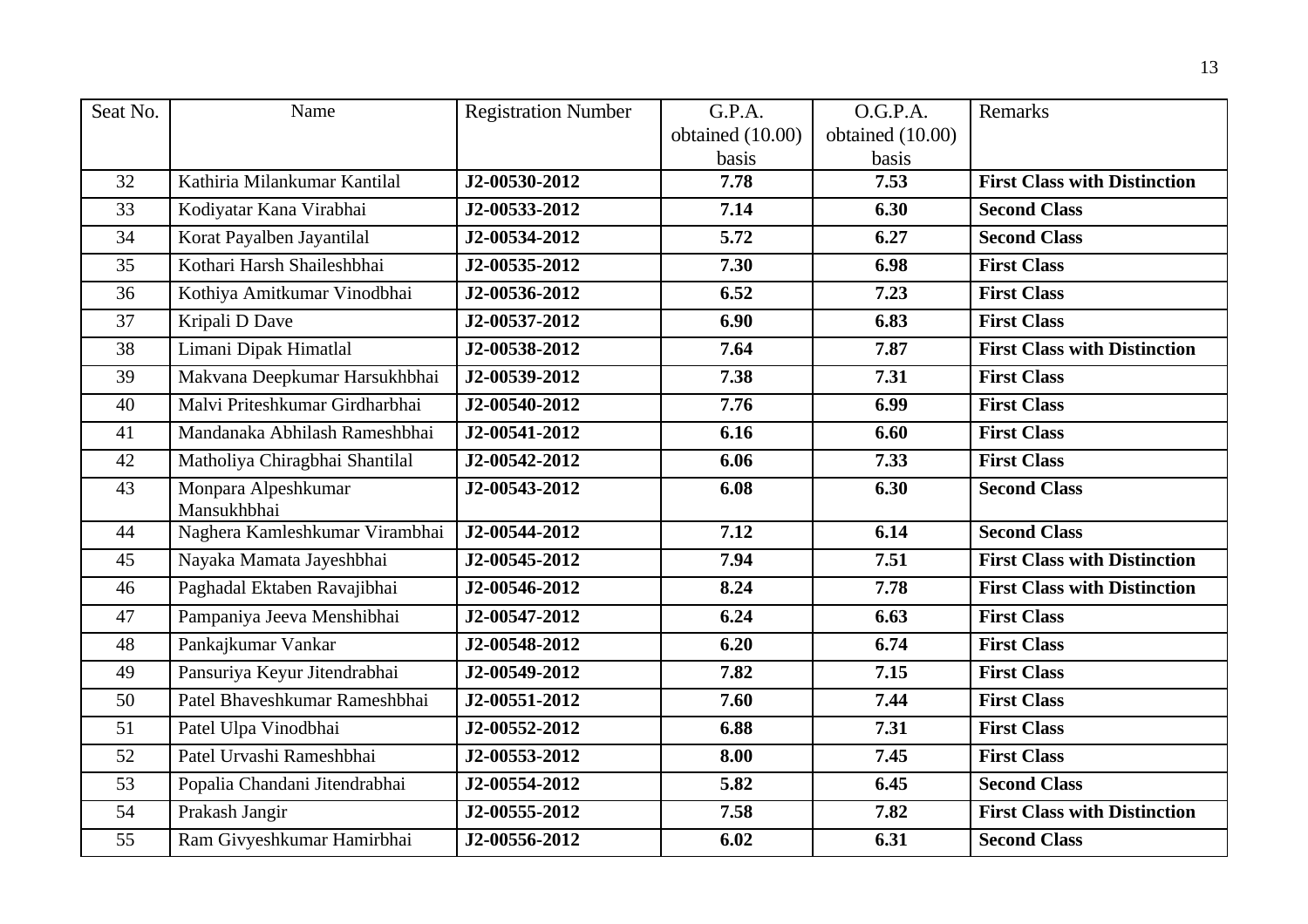| Seat No. | Name                                 | <b>Registration Number</b> | G.P.A.           | O.G.P.A.         | Remarks                             |
|----------|--------------------------------------|----------------------------|------------------|------------------|-------------------------------------|
|          |                                      |                            | obtained (10.00) | obtained (10.00) |                                     |
|          |                                      |                            | basis            | basis            |                                     |
| 56       | Satasiya Ridham Raiyalal             | J2-00558-2012              | 7.96             | 7.36             | <b>First Class</b>                  |
| 57       | Savaliya Abhishek Ashokbhai          | J2-00559-2012              | 6.48             | 6.93             | <b>First Class</b>                  |
| 58       | Shekhda Ankurkumar Kantilal          | J2-00561-2012              | 6.42             | 6.28             | <b>Second Class</b>                 |
| 59       | Shingala Parthkumar Girishbhai       | J2-00562-2012              | 6.34             | 7.15             | <b>First Class</b>                  |
| 60       | Sindhal Vina Dhirubhai               | J2-00563-2012              | 6.82             | 7.73             | <b>First Class with Distinction</b> |
| 61       | Sojitra Savan Rameshbhai             | J2-00564-2012              | 6.98             | 6.38             | <b>Second Class</b>                 |
| 62       | Sukhanandi Dipali Jaysukhbhai        | J2-00566-2012              | 7.38             | 6.56             | <b>First Class</b>                  |
| 63       | Tejani Nirav Devarajbhai             | J2-00567-2012              | 7.22             | 7.53             | <b>First Class with Distinction</b> |
| 64       | Thummar Divyaben Rameshbhai          | J2-00568-2012              | 7.22             | 7.28             | <b>First Class</b>                  |
| 65       | Vadalia Daksh Dhirajlal              | J2-00569-2012              | 7.54             | 7.57             | <b>First Class with Distinction</b> |
| 66       | Vadher Hemangi Mathurbhai            | J2-00570-2012              | 7.84             | 7.42             | <b>First Class</b>                  |
| 67       | Vaghasiya Ankit Maheshkumar          | J2-00571-2012              | 7.10             | 6.38             | <b>Second Class</b>                 |
| 68       | Vaja Himanshu Nathalal               | J2-00572-2012              | 6.04             | 6.27             | <b>Second Class</b>                 |
| 69       | Vaniya Kishorkumar Panchabhai        | J2-00573-2012              | 6.38             | 6.62             | <b>First Class</b>                  |
| 70       | Vasani Kalpeshkumar Jayantibhai      | J2-00574-2012              | 7.88             | 7.23             | <b>First Class</b>                  |
| 71       | Vasoya Maithili Mansukhlal           | J2-00575-2012              | 7.70             | 7.27             | <b>First Class</b>                  |
| 72       | Vekariya Parth Hasmukhbhai           | J2-00576-2012              | 6.72             | 5.95             | <b>Pass Class</b>                   |
| 73       | Vinchhi Vanrajkumar Maldebhai        | J2-00577-2012              | 6.14             | 6.34             | <b>Second Class</b>                 |
| 74       | Balas Piyushkumar Rameshbhai         | J2-00411-2011              | 6.82             | 6.51             | <b>First Class</b>                  |
| 75       | Dhangan Dilip Nanabhai               | J2-00416-2011              | 6.26             | 5.97             | <b>Pass Class</b>                   |
| 76       | Ginoya Chintankumar Jayantilal       | J2-00422-2011              | 6.80             | 6.21             | <b>Second Class</b>                 |
| 77       | Gohil Dharmesh Bhikhubhai            | J2-00424-2011              | 5.42             | 5.78             | <b>Pass Class</b>                   |
| 78       | Kanazariya Sandipkumar<br>Rameshbhai | J2-00433-2011              | 6.50             | 6.55             | <b>First Class</b>                  |
| 79       | Kavar Rahulkumar Sureshbhai          | J2-00436-2011              | 6.56             | 6.40             | <b>Second Class</b>                 |